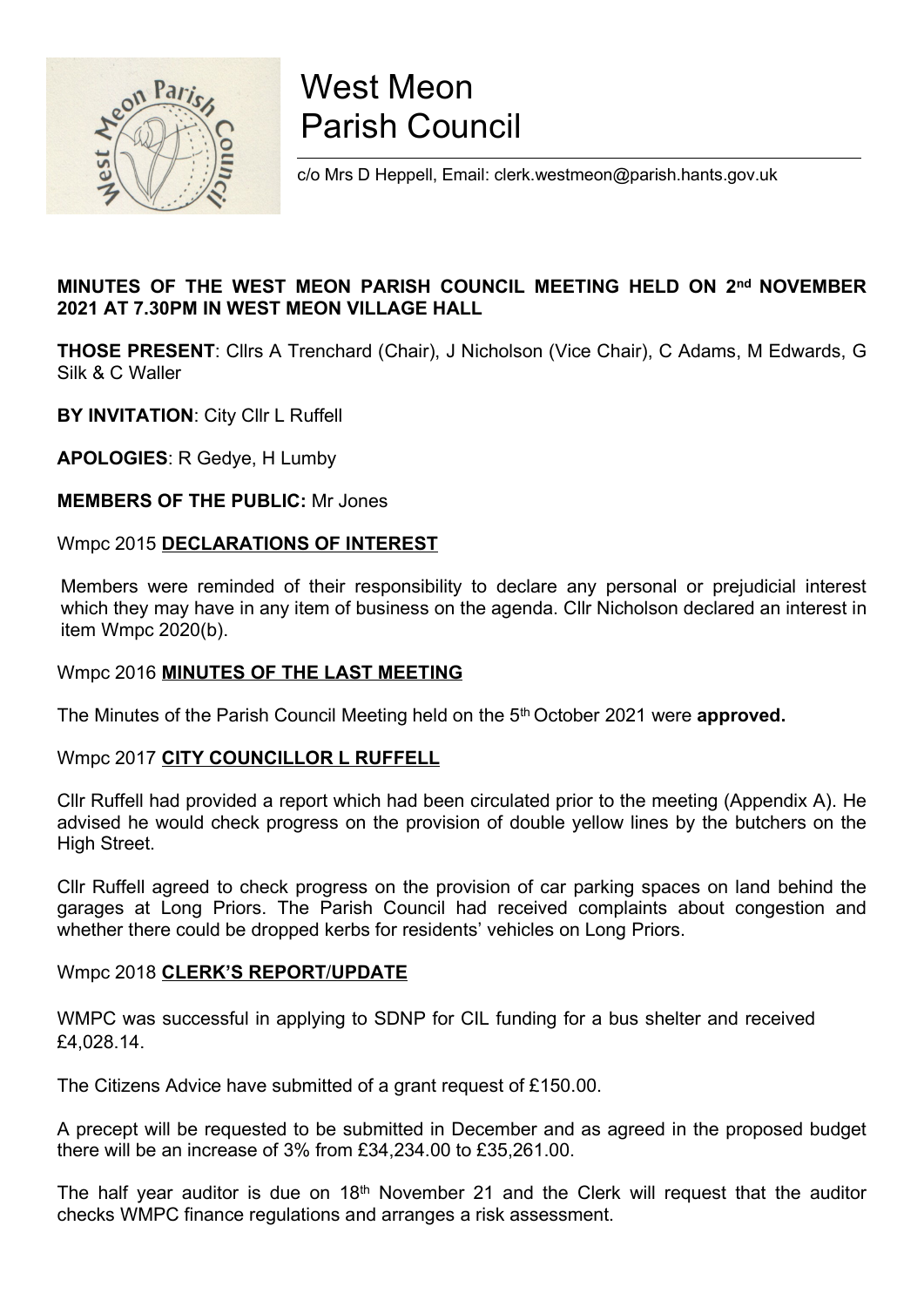The Clerk circulated guidance for protocols for marking the death of a senior national figure and recommended guidance on this matter, as well providing information on purchasing 2 books of condolence.

WCC have confirmed they are considering WMPC's suggestion of the name Northfields for the Long Priors development.

#### Wmpc 2019 MEETING OPENED TO THE PUBLIC

The meeting was opened to the public but there were no issues arising.

#### TO RECEIVE WORKING GROUPS

#### Wmpc 2020 PLANNING

Planning applications

- a) SDNP/21/03959/HOUS Brick Kiln Farm Lippen Lane West Meon GU321JR Proposal: Single storey extension, with glazed link 5.11.21. The Parish Council agreed to raise no objections.
- b) SDNP/21/04527/HOUS Peel House High Street West Meon GU321LN Proposal: Permission to add side wall and garage door to existing carport. Converting carport to garage 12.11.21. The Parish Council agreed to raise no objections in principle subject to a condition being attached to prevent the garage being converted to residential use.

#### Wmpc 2021 HIGHWAYS AND TRANSPORTATION

- a) Helen Ripper from the village has been communicating with Metis Homes about the use of lorries on Church Lane, following recent incidents, and offered to be a spokesperson liaising with Metis Homes about problems with traffic and construction works. The Clerk agreed to write to thank her for being a spokesperson.
- b) The Clerk **agreed** to check the start date for the re-building of the West Meon Hut bus shelter.

#### Wmpc 2022 COMMUNITY, HOUSING AND RECREATION

- a) Metis Homes attended a pre-meeting with the Parish Council to discuss improvements to the village.
- b) It was **agreed** that there would be a meeting in the Thomas Lord pub prior to the next Parish Council to ascertain whether there are any volunteers to arrange celebrations for the Queen's Platinum Jubilee. The church fete is on Saturday 4th June.
- c) It was agreed that the Parish Council would monitor the finger post at Lippen Lane/Warnford as the bank is eroding.
- d) Cllr Edwards reported that he had been in contact with the solicitors about drafting a 10 year agreement with the Village Hall and Rifle Club.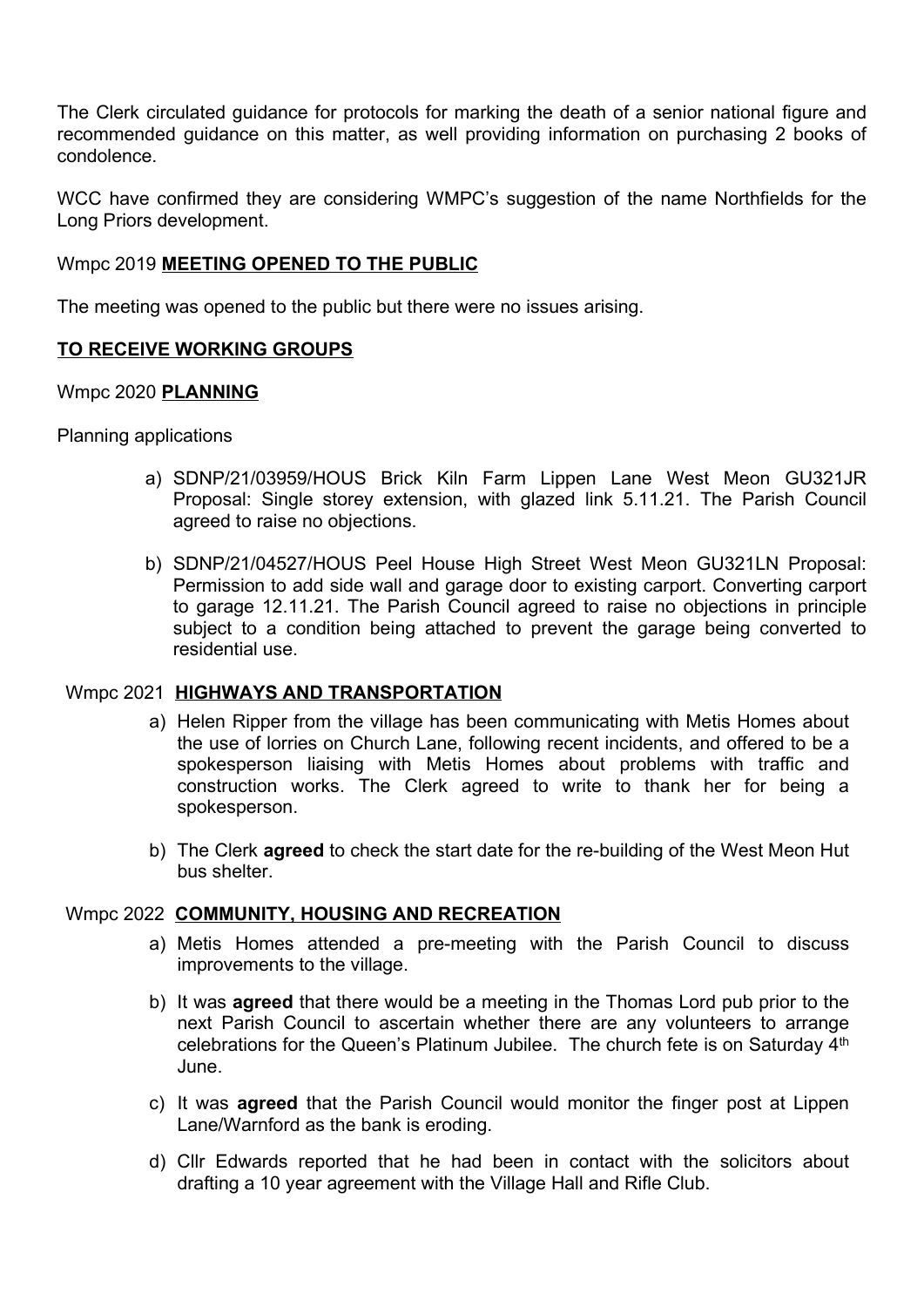- e) It was agreed that the Clerk would purchase a book of condolence with additional leaves as per the email circulated on this matter.
- f) A quote is awaited from Arborventure for work on the ash trees on the recreation area and a further quote will be sought depending on the costs.
- g) The clerk agreed to email the school about staking the trees on the area of land they lease from the Parish Council.
- h) It was agreed that Will Hillier would carry out strimming at the back of the village hall and car park, and treat the weeds.

#### Wmpc 2023 FINANCE AND ADMINISTRATION

It was agreed that Cllr Adams would book the 6 village Christmas trees from Mr West and ask the Thomas Lord pub if they wish to order one from this supplier.

#### Schedule of payments

#### 2 nd November 2021

| <b>WCC Dog Bins</b>          | £130.00 |
|------------------------------|---------|
| <b>BACS D Heppell salary</b> |         |
| <b>Expenses D Heppell</b>    | £41.65  |
| <b>BACS HMRC</b>             | £31.80  |
|                              |         |

#### Grants approved

|  | The Citizens Advice grant request was unanimously agreed. | 150.00 |
|--|-----------------------------------------------------------|--------|
|--|-----------------------------------------------------------|--------|

It was resolved that the schedule of payments listed above be approved.

#### Wmpc 2024 ITEMS TO BE CONSIDERED AT NEXT MEETING

Ditches, petanque, the Queen's Platinum Jubilee, lease agreement, ash trees on the recreation ground.

#### Wmpc 2025 DATE OF NEXT MEETING

Tuesday 7<sup>th</sup> December 2021 at 7.30pm in the Village Hall.

Meeting finished at 9.15

pm

Chair ……………………….

### Appendix A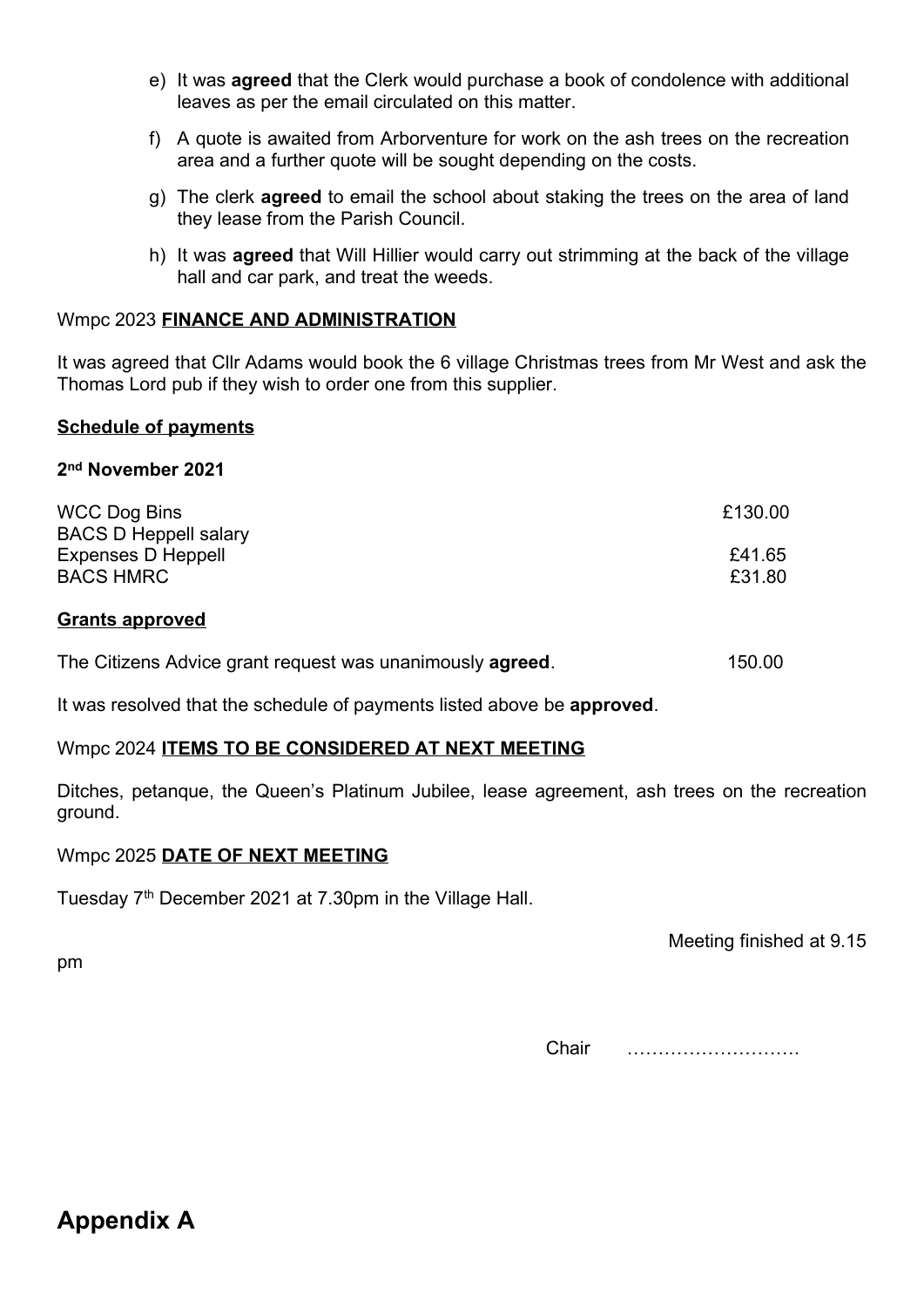## Winchester City Councillor Report October 2021

#### 1. Winchester Discovery Centre

Work on a major refurbishment of Winchester Discovery Centre is due to start this month, leading to temporary service impacts, including an expected seven-week closure from January next year. The Grade II listed building is planned to re-open in spring 2022 with upgraded library facilities and improved gallery spaces, alongside enhancements to the café, toilets and lift. This follows a decision to develop a new cultural hub at the Discovery Centre through the creation of a partnership between Hampshire County Council and Hampshire Cultural Trust. Winchester Discovery Centre is home to Hampshire's busiest library and this refurbishment is a one-off investment from the County Council that has enabled the partnership with Hampshire Cultural Trust. The majority of the £715,000 funding is from the County Council with a contribution from Hampshire Cultural Trust, and £85,000 from Arts Council England. The building's dayto-day running costs will transfer to Hampshire Cultural Trust in spring 2022, enabling the County Council to make medium to long term efficiencies whilst retaining the library space at this site.

#### 2. Proposals for River Park Leisure Centre

The River Park Leisure Centre in central Winchester closed earlier this year following the opening of the new sports and leisure centre at Bar End. Winchester City Council is in discussions with Southampton University for it to take on part of the site and redevelop this for educational purposes.

#### 3. M27 works

Residents should be aware that extensive closures will take place on the M27 this month, as Highways England begin surfacing of lanes two and three between junction 9 and 11. The closures will take place between the hours of 9.00pm and 6.00am the following morning. As is always the case, dates are subject to change due to operational requirements or adverse weather conditions. Road users are advised to plan journeys in advance and keep up to date by visiting the Traffic England website: www.trafficengland.com or by following their Twitter feed: @HighwaysSEAST.

#### 4. Boost your immunity this winter

Residents should be aware of the NHS call for everyone to 'Boost your immunity this winter' by getting the COVID-19 booster and 'flu vaccine. With COVID-19 infection rates continuing to rise across the county, eligible residents are being urged to get their booster and 'flu jabs as soon as possible. Free flu jabs are available to adults over 50, anyone with a long-term health condition, healthcare workers and carers, most children aged 2-16 years and pregnant women. A free COVID-19 booster is available to adults over 50, carers and health and social care workers, anyone living and working in care homes, people with certain health conditions and people who live with someone who is immunocompromised. Residents eligible for the COVID-19 booster will be contacted by the NHS – if anyone has not been contacted within a week of reaching six months since their second jab they can call 119 or book online via the NHS National Booking Service. Those who are eligible for a free 'flu vaccine can book an appointment through their GP surgery or local pharmacy. It is not too late to book a first or second dose of the COVID-19 vaccination: anyone aged 16+ can book the vaccine through the National Booking System on the NHS website, go to a walk-in clinic or contact their GP surgery.

Laurence Ruffell Hugh Lumb

## Appendix B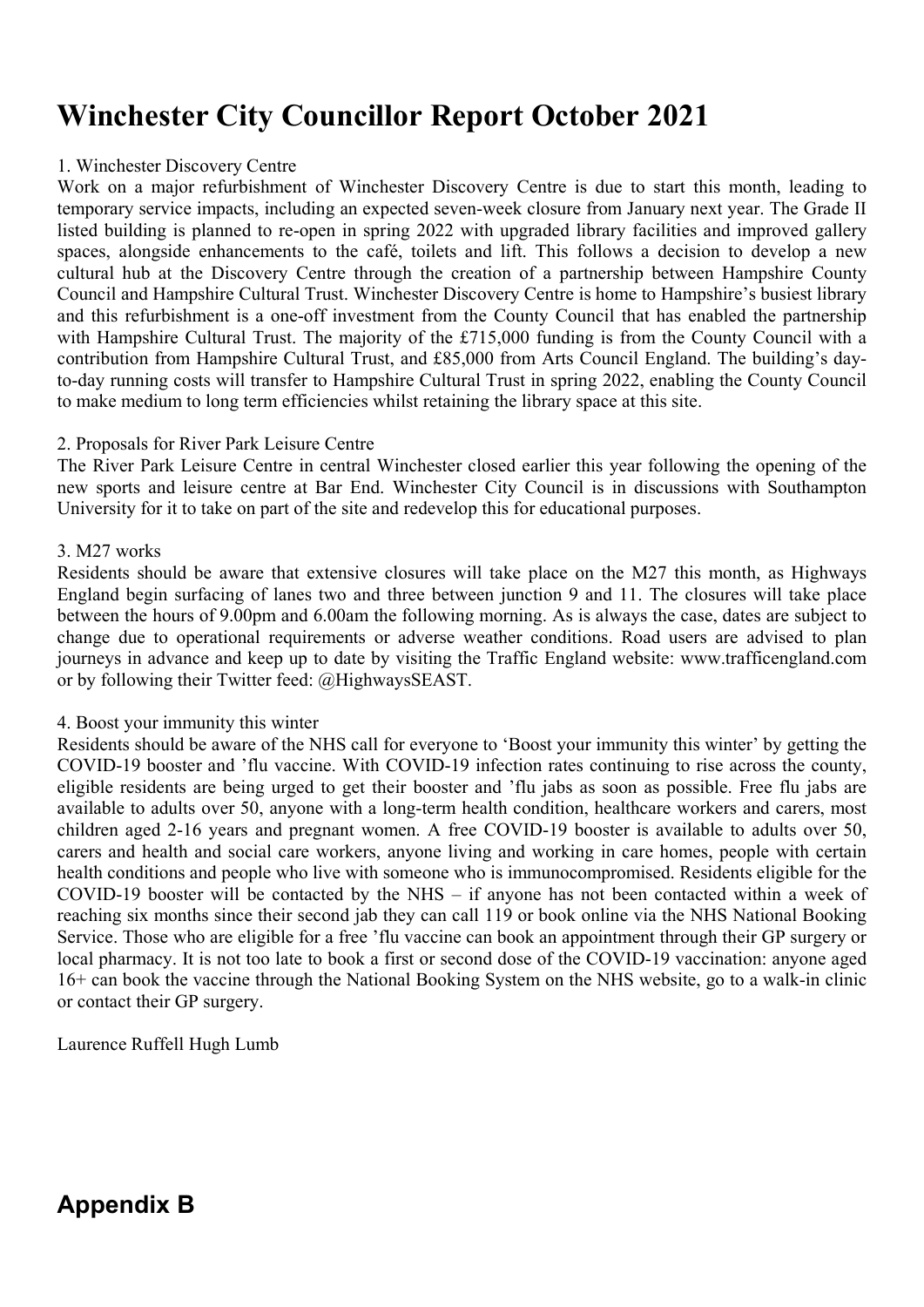## Hampshire County Councillor Report November 2021

#### 1. County Council's first Climate Change Annual Report published

As COP-26 conference begins in Glasgow, Hampshire County Council has issued a detailed overview of its work towards tackling climate change, covering the 12 month period since the launch of its Climate Change Strategy. This first Climate Change Annual Progress Report 2020 – 2021 sets out the significant progress that is being made across the county to reduce carbon emissions and ensure that Hampshire is prepared for the impacts of climate change. The work is focused on key areas like reducing emissions from transport, making homes more energy efficient, generating local renewable energy and protecting and enhancing our natural environment. The report makes it clear that Hampshire's residents and communities have a vital role in reducing emissions and preparing for the impacts of climate change in their own homes and through lifestyle choices. Multiple projects have therefore been set up to support communities to be active at a local level.

Among the projects featured is The Greening Campaign which has provided support and advice to 40 Hampshire communities, despite COVID-19, to work through a step-by-step process of reducing their carbon footprint. The first steps include taking very simple actions at a household level, such as reducing how much energy and water they use and o be more energy efficient. At another level the focus is on actions to generate more local renewable energy. Together with iChoosr, in March 2021, the County Council launched the first Solar Together Campaign in Hampshire – a scheme that offers high-quality solar photovoltaic (PV) panels and battery storage to help residents generate their own green energy maximising on bulk buying power to offer competitive prices for the purchase of panels. The County Council is also working with Community Energy South to build a network of community energy projects around the county.

Additionally, in supporting households to reduce transport emissions, the County Council secured Government funding for the installation of 50 on-street residential electric vehicle charge points (in Winchester and Eastleigh) and there are plans to extend this wider.

The Annual Report also highlights the critical role the natural environment plays in helping alleviate the impacts of climate change and how investing in initiatives like tree planting (over 1,250 trees during the past 12 months) and the Parish Pollinator Project to make improvements to pollinator habitats in Hampshire's towns and villages, are essential.

In a separate initiative, Hampshire County Council is offering grants to make community buildings more energy efficient as part of its commitment to combatting climate change. Measures that could be funded include solar panels, LED lighting, window replacements or insulation for buildings such as village halls and community centres. Applications are welcome from parish or town councils as well as community groups in unparished areas of Hampshire. For more information, visit: hants.gov.uk/community/grants/grantslist/parish-town-council-investment-fund.

#### 2. Boost your immunity this winter

Hampshire County Council is backing the NHS call for everyone to 'Boost your immunity this winter' by getting the COVID-19 booster and 'flu vaccine. With COVID-19 infection rates continuing to rise across the county, eligible residents are being urged to get their booster and 'flu jabs as soon as possible. Free flu jabs are available to adults over 50, anyone with a long-term health condition, healthcare workers and carers, most children aged 2-16 years and pregnant women. A free COVID-19 booster is available to adults over 50, carers and health and social care workers, anyone living and working in care homes, people with certain health conditions and people who live with someone who is immunocompromised. Residents eligible for the COVID-19 booster will be contacted by the NHS – if anyone has not been contacted within a week of reaching six months since their second jab they can call 119 or book online via the NHS National Booking Service. Those who are eligible for a free 'flu vaccine can book an appointment through their GP surgery or local pharmacy. It is not too late to book a first or second dose of the COVID-19 vaccination: anyone aged 16+ can book the vaccine through the National Booking System on the NHS website, go to a walk-in clinic or contact their GP surgery.

#### 3. Support for Hampshire's children